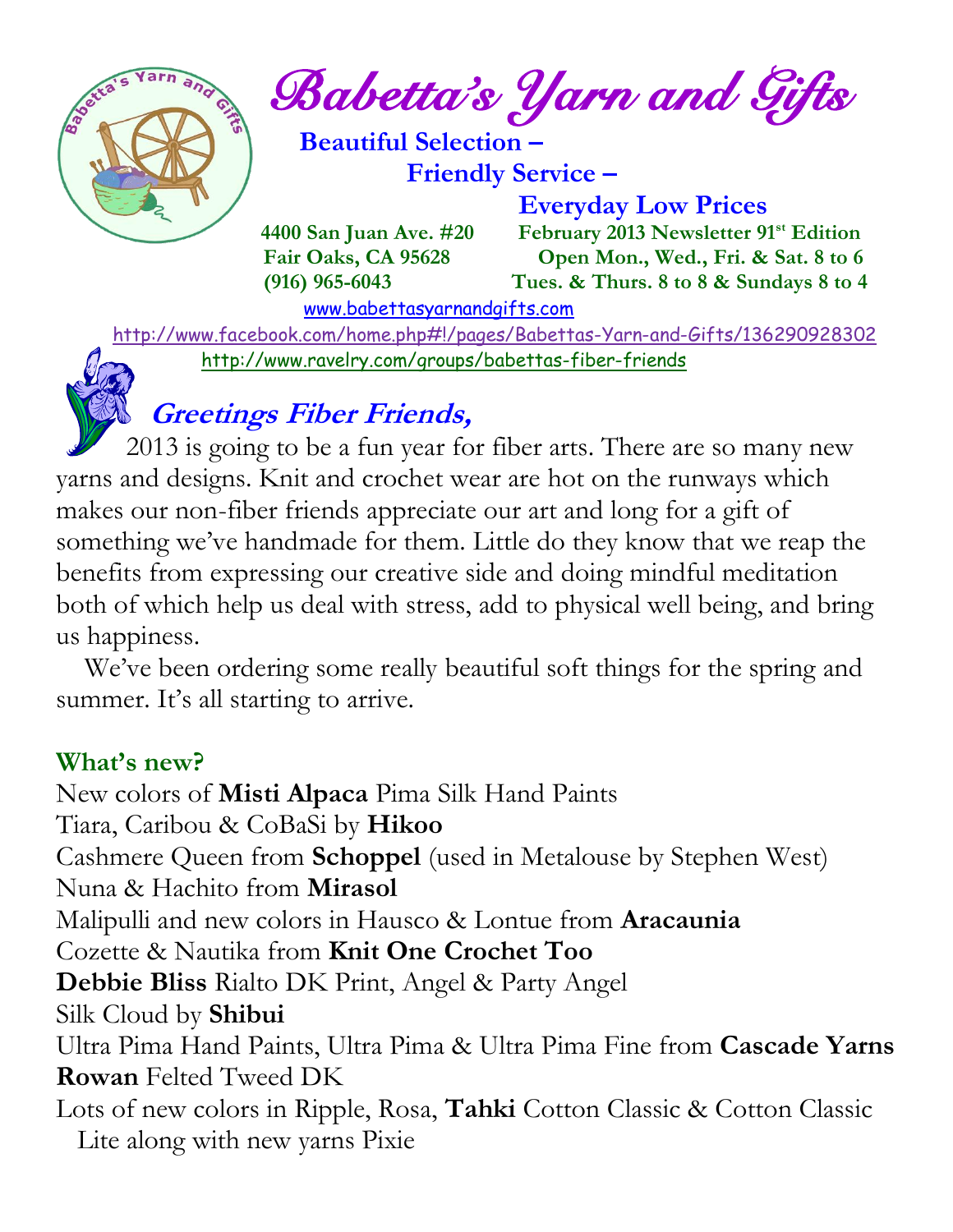Mimi a 100% mink yarn from **Lotus Yarns Florafil** super soft cotton hand paints Made in the USA Zoe, Orchidea & Phoenix by **Trendsetter Yarns** A new shipment of Spindrift from **Simply Shetland Sassy Skeins** buttons, patterns and Fantasty Fest New buttons from **Renaissance/Blue Moon** button co. **Noro** Silk Garden, Kureyon, Taiyo, Ayatori & Koromo Babe Prints and Summer Twist from **Euro Yarn**

### **Coming soon…**

New **Artyarns Claudia** Handpaints merino sock



At long last our **Madelintosh** DK that we've been promised for months is currently being dyed and due to arrive in the next couple of weeks **Berocco** Weekend, Weekend DK, Maya and Fuji are due mid-March New roving from **Frabjous Fibers**

### **Classes for March at Babetta's**

\*We're adding a new Group class time on Thursday mornings from 10am to 11:30am.  *In our project classes you can learn to knit anything from scarves to socks to felted purses to lace shawls to hats to sweaters. Pick your project and join in the fun. Our knitters inspire each other to try new things by sharing ideas and showing off their latest creation. Sign up for one of our classes and you will receive a coupon for 10% off.*

 **Pre-registration is required as class sizes are limited. Please choose your dates carefully. Because of scheduling conflicts and complications, make-up classes will only be allowed under special circumstances and individual consideration.**

*Our project class knitting teacher Maya Gardner has been teaching at Babetta's for 8 years and can help you make your fiber dreams come true in a fun and patient atmosphere.*

**Tuesdays March 5, 12 & 19** Knitting Project 10am – 11:30am fee \$40 Knitting Project 6pm – 7:30pm fee \$40

**Wednesdays March 6, 13 & 20** Knitting Project 1pm – 2:30pm fee \$40 Knitting Project 3:30pm- 5pm fee \$40

#### **Thursday March 7, 14 & 21**

Knitting Project 10am-11:30am fee \$40 Knitting Project 6pm – 7:30pm fee \$40

 **Private Lessons**  Knitting or Crochet \$20 an hour **Group Knitting or Crochet Private lessons** \$15 an hour per person. Spinning or weaving \$25 an hour Group rates are \$20 an hour per person. 50% deposit required when scheduling. Cancellations with less than 24 hour notice will forfeit deposit with exceptions for emergencies. Other cancellations can be transferred to rescheduled lessons or store credit.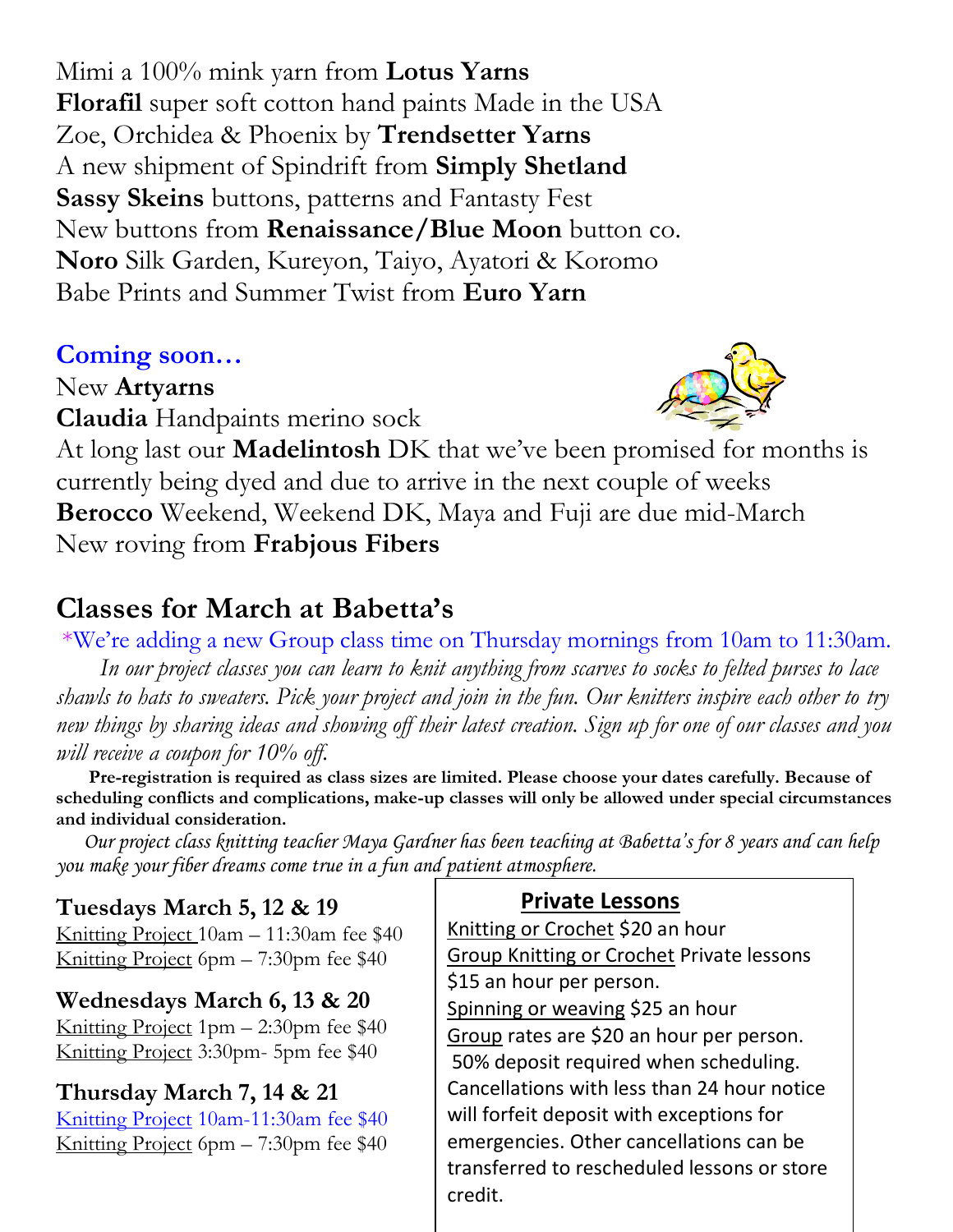#### **Saturdays March 9, 16 & 23**

Knitting Project 4pm – 5:30pm fee \$40.

### **Charity Knitting Group**

 How would you like to do some charity knitting/crocheting with a lovely group of people? "The Purls of Fair Oaks" meets the second Thursday of every month from 10am to noon here at **Babetta's.** This wonderful group of knitters makes newborn and preemie hats for local hospitals as well as other local charity groups. If you'd like to come join the group there's always room for more. This month's date is March 13. If you'd like to drop off any knitted or crocheted donation items you can do that at any time and I will pass them on.

### **Join our newest Knit-a-Long**



Sampler Lace Scarf with lace knitting expert Gustine



 Learn 4 different lace patterns plus an edging and lace grafting. Meeting dates: March 19 & 26 and April 2, 9 & 16 6:30-8pm Receive 10% off coupon with registration \$75

## **Play Date with Color Workshop with Gustine**

Learn to work with color with the "Color Grid" March 16 1 to 3pm Pre-registration materials included \$50 You'll receive yarn to play with, 2 patterns using Fairisle stitches, a Color Grid, a project bag, graph paper and practice paper to color your own design. [www.colorgrid.net](http://www.colorgrid.net/)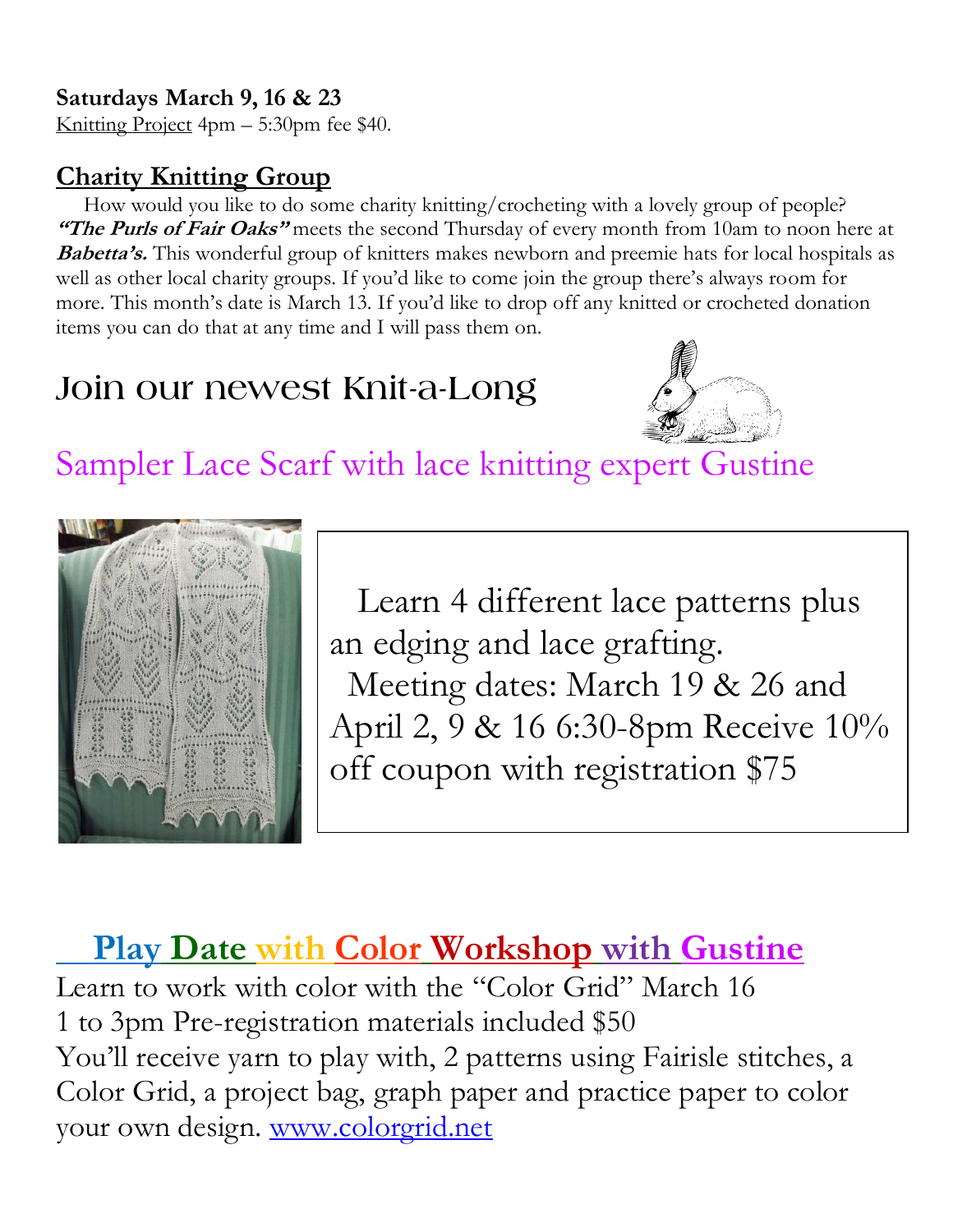# **March is National Crochet month**

2 Free Patterns for March 2013

### *Feather & Fan Crocheted Scarf*

Materials: 1 skein Alp Natural from FEZA, size H hook Finished measurement 6" x 55"



Chain 27, turn

Row 1 - dc in  $4<sup>th</sup>$  ch from hook, 2 dc in next ch, (sk 1 ch, dc in next ch) 4times, ( 2 dc in next ch) 4 times, (sk 1 ch, dc in next ch) 4 times, (2 dc in next ch) twice, ch 3 , turn

Row 2 – dc in first st, 2 dc in next st, (sk 1 st, dc in next st)4 times, (2 dc in next st) 4 times,(sk1 st, dc in next st) 4 times, (2dc in next st) twice, ch 3, turn.

Repeat row 2 throughout. Last row do not ch 3 at the end, draw up tail through last st and weave in ends. Wet or steam block to finish.

Stitches used-ch=chain, dc=double crochet, sk=skip, st=stitch

### **Crocheted Slouchy Hat with Queensland Alpaca Bamboo**

- Materials: 1 Skein Queensland Alpaca Bamboo chunky 102 yards, size J crochet hook
- Gauge first 2 rounds should measure  $3\frac{1}{2}$ " in diameter
- Chain 4, work 13 dc in  $4<sup>th</sup>$  ch from hook, slst to top of beginning ch 3
- Round2 ch 3, dc in base of the ch3, 2 dc in each dc around, slst to top of beginning ch 3
- Round 3 ch 3, dc in base of the ch 3, (dc in next dc, 2 dc in next dc) repeat around, slst to top of beginning ch 3
- Round  $4 ch$  3, dc in base of the ch3, (dc in next 2 dc, 2 dc in next dc) repeat around, slst to top of beginning ch 3
- Round  $5 ch$  3, dc in base of the ch 3, (dc in next 3 dc, 2 dc in next dc) repeat around, slst to top of beginning ch 3
- Round 6 ch 3, dc in each dc around, slst to top of beginning ch
- Round 7 repeat round 6